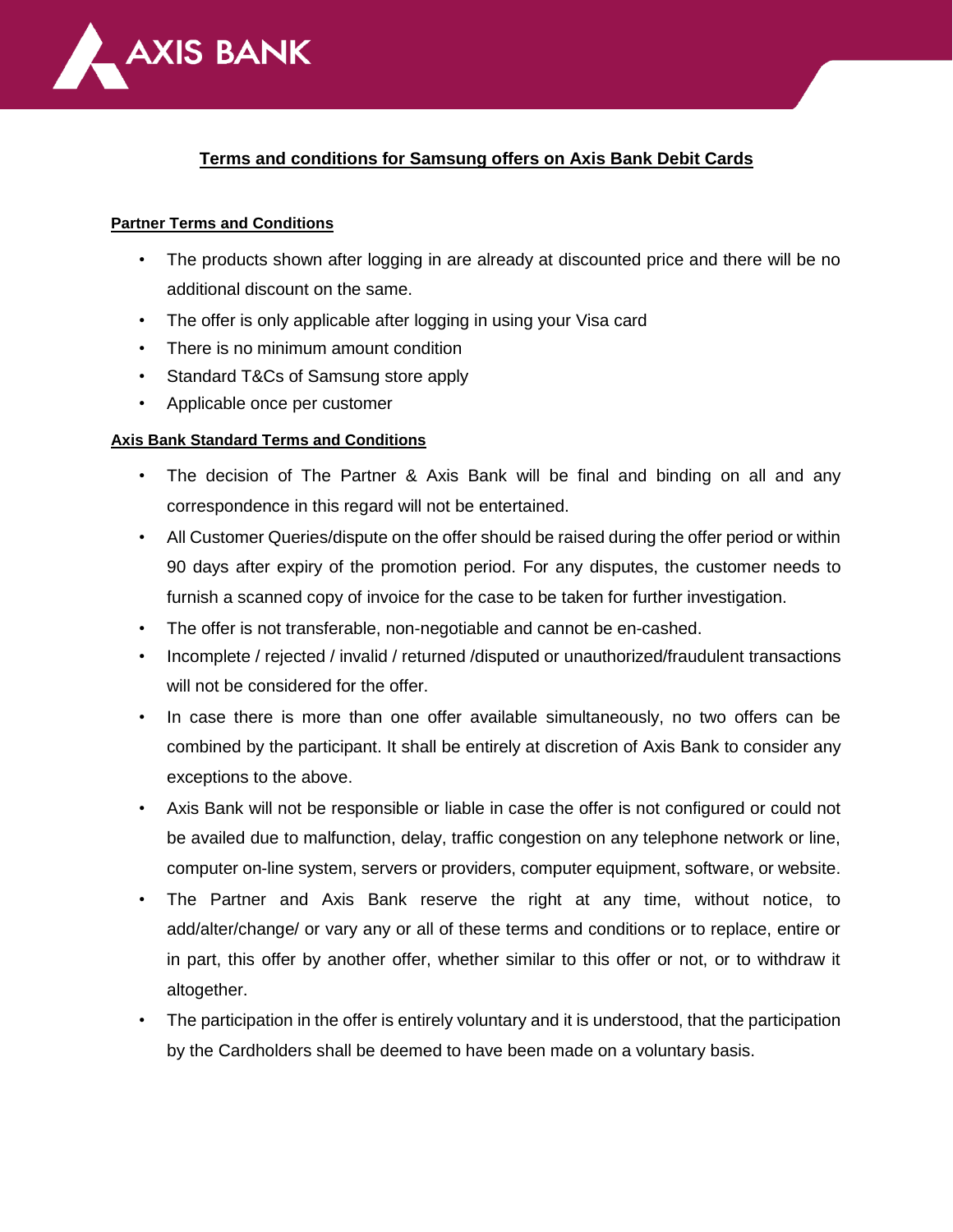

- The Partner & Axis Bank reserves the right to modify / alter the offer or all or any of the terms applicable to the offer without assigning any reasons or without any prior intimation whatsoever.
- Axis Bank also reserves the right to discontinue the offer without assigning any reasons or without any prior intimation whatsoever.
- In case of all matters relating to the offer including any dispute or discrepancy relating to the offer or eligibility of any Cardholder, Axis Bank's decision shall be final and binding on Cardholders in all respects.
- Axis Bank only offers discount on purchase of goods and services of The Partner by using Axis Bank Credit & Debit Card and Axis Bank holds out no warranty or makes no representation about the quality, delivery or otherwise of the goods and services offered/sold by The Partner. Any dispute or claim regarding the goods and/or services must be resolved by the Cardholder with The Partner directly without any reference to Axis Bank. Additional discount offered by the Bank is solely for promoting usage of Axis Bank Debit and Credit card.
- Images provided in promotions are only for pictorial representation and Axis Bank does not undertake any liability or responsibility for the same.
- Nothing contained herein shall constitute or be deemed to constitute an advice, invitation or solicitation to purchase any products/ services of The Partner or any third party and is not intended to create any rights and obligations.
- The offer by Axis Bank is subject to applicable laws and regulatory guidelines/ regulations and as per bank's extant guidelines from time to time.
- Bank may use the services of agents for sales / marketing of the products. Copy Rights of Axis Bank Limited. All rights are reserved.
- Axis Bank shall not be liable in any manner whatsoever for any loss/ damage/ claim that may arise out of use or otherwise of any goods/ services availed of by the Card Holder/s under the offer.
- Axis Bank shall not be held liable for any delay or loss that may be caused in delivery of the goods and /or services under the offer.
- The Partner & Axis Bank retain the right to change or discontinue the Offer at any time during the Promotion Period. The decision of The Partner & Axis Bank with respect to